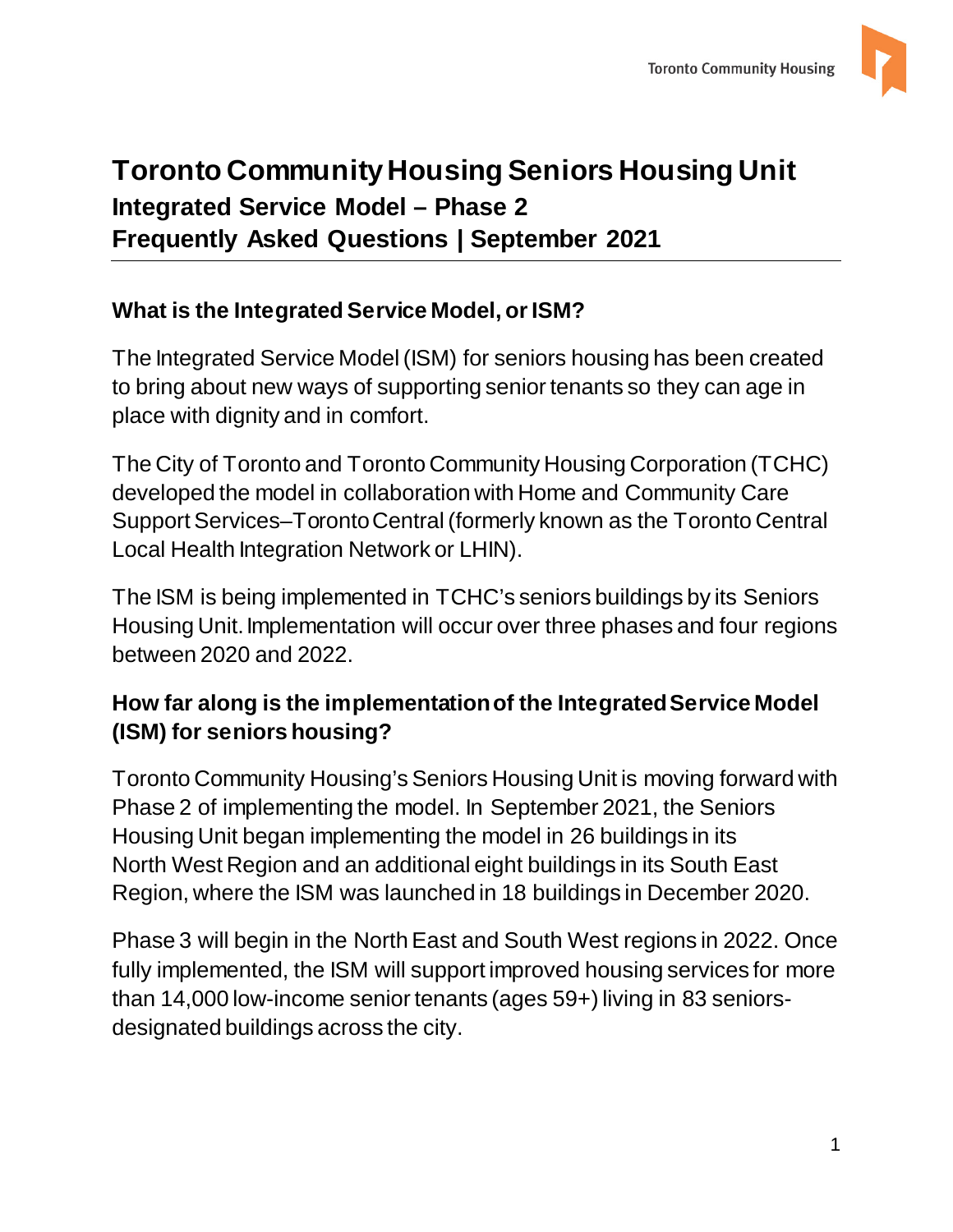

Tenant information sessions about the model are being held with tenants before each phase is implemented. An information session for Phase 2 was held on September 14. Upcoming sessions include an update on Phase 1 implementation on November 16 and on Phase 3 on December 8.

Information about the sessions, including recordings and presentation materials from past sessions, can be found at **[torontohousing.ca/ISM](https://www.torontohousing.ca/residents/Tenants-First/Pages/Integrated-Service-Model-.aspx)**.

## **How does this fit into Tenants First?**

Implementing the Integrated Service Model is a key deliverable of the City's Tenants First plan. Toronto City Council directed TCHC and the City to develop a model to integrate health and housing services for senior tenants in 2018, based on a recommendation in the Tenants First report.

#### **What are the goals of the Integrated Service model?**

In designing the ISM, the City and TCHC established three shared goals:

- Build relationships of trust between senior tenants and housing staff by adding more employees who will focus only on serving senior tenants.
- Improve the delivery of housing services, with an increased focus on issues that impact stability in seniors housing.
- Increase access to health and community support services through enhanced integration of community agencies in seniors buildings.

Seniors will be involved in evaluating the changes through surveys and participation in advisory committees, such as the Senior Tenants Advisory Committee.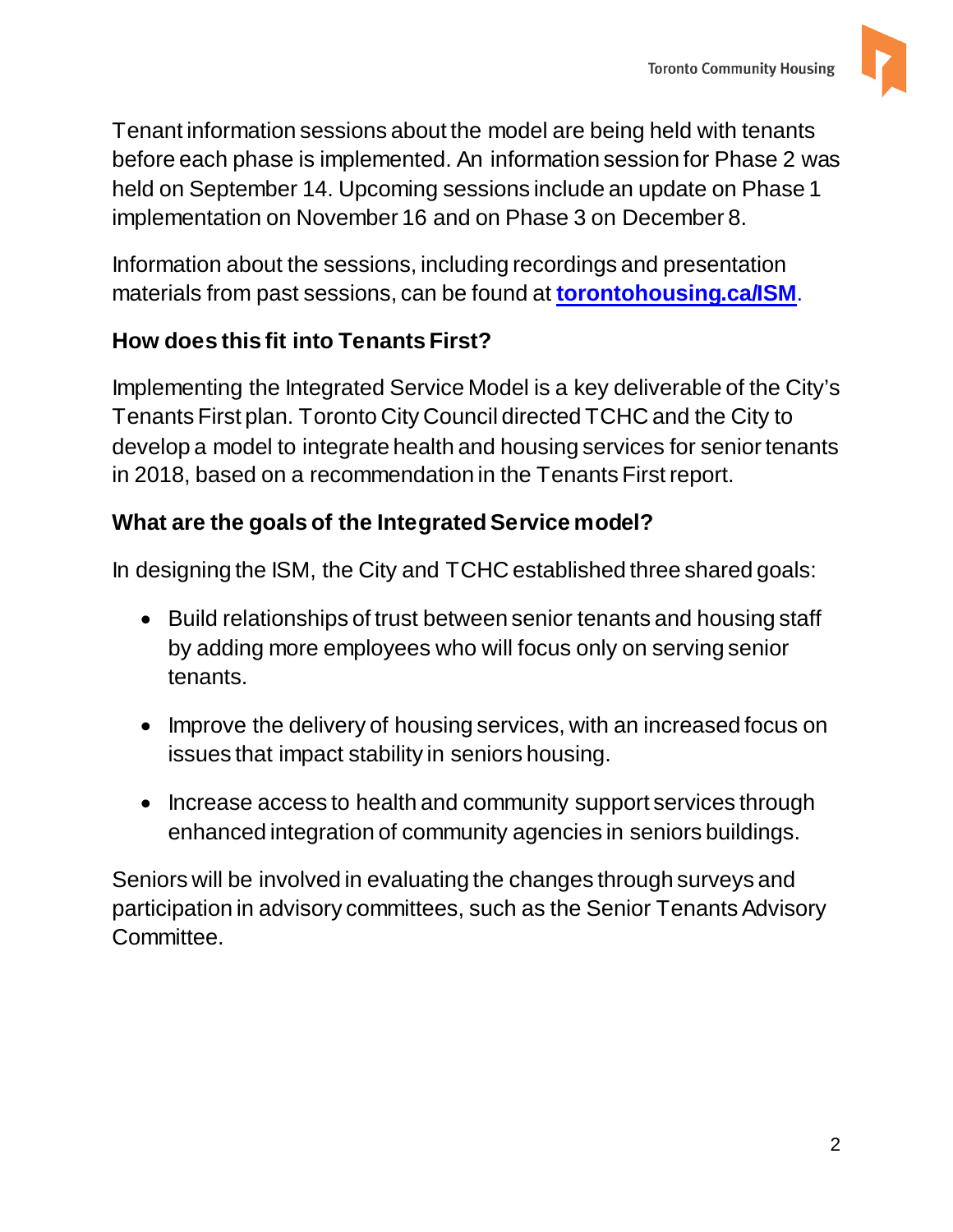

### **What are the major changes in the way TCHC's seniors housing portfolio will operate under the ISM?**

The ISM puts in place a new staffing model for seniors buildings, creates seniors-specific policies and procedures, and links tenants to health services more effectively by introducing designated Home and Community Care Support Services Care Coordinators.

Administratively, TCHC's seniors portfolio will be organized into four regions, enabling staff to plan and coordinate programs with care and community partners more easily.

The ISM recommends the creation in each region of a Seniors Health and Wellness Hub where seniors can access community services more easily. Further engagement with tenants on the ISM will be undertaken, including the approach to the Health and Wellness Hubs.

## **What new positions are being added to TCHC's seniors buildings?**

The ISM staffing model creates an important new tenant-facing position, the **Seniors Services Coordinator**(SSC). These employees will be assigned to specific buildings to enable closer connections between tenants and staff, and closer working relationships between TCHC staff and Home and Community Care Support Services (HCCSS) Care Coordinators.

The SSC will be the main point of contact for all tenant-facing concerns in the building. They will liaise with other building staff and HCCSS Care Coordinators, foster strong relationships with senior tenants, support early identification of tenants requiring additional supports and facilitate referrals to community agencies as required.

Two other new positions have been created through the ISM:

• **Tenant Services Administrator**(TSA) will work out of a regional office and perform administrative tenancy management functions.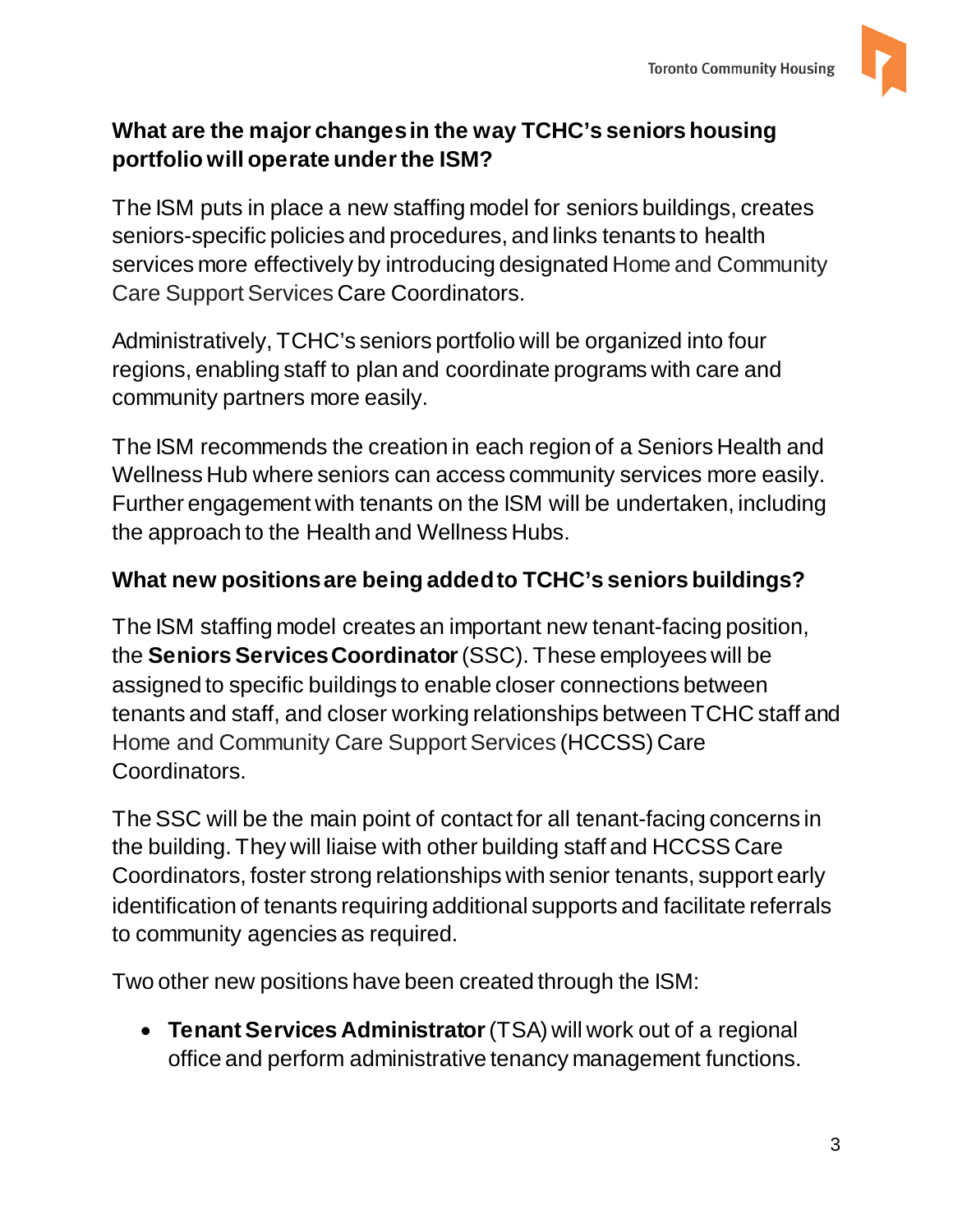

• **Tenant Engagement and Services Supervisor**(TESS) will manage and support the Seniors Services Coordinators (SSCs) and will work out of the area office. The TESS will support SSCs in addressing high-needs tenants and promoting community development.

#### **What tenant engagement has happened as part of the ISM Implementation?**

Over the past year, TCHC's Seniors Housing Unit has conducted a Tenant Experience Survey to solicit the perspectives of senior tenants. Results of this survey will be posted this later this fall on **[torontohousing.ca/ISM](http://www.torontohousing.ca/ISM)** under Resources.

TCHC has produced seven issues of its quarterly seniors newsletter, *Seniors Speak,* which is mailed to all households in the seniors portfolio. Additional copies of this newsletter can be downloaded/printed at **[torontohousing.ca/seniorspeak](http://www.torontohousing.ca/seniorsspeak)**.

Information sessions were also held to encourage senior tenants to apply for the Senior Tenant Advisory Committee (STAC) during the recruitment period. STAC, which held its first meeting in December 2020 and meets every eight weeks, has been consulted on health and wellness hubs, the staffing model, and numerous policies and procedures. This includes the tenant needs assessment, arrears and eviction prevention, and turning 65. The September STAC meeting covered how programming is determined and evaluated in buildings, and the November meeting will focus on unit inspections and maintenance processes.

There is also an information phone number and email for the STAC, which all senior tenants can use to submit any inquiries or suggestions they have for the Integrated Service Model. The email address is **[STAC@torontohousing.ca](mailto:STAC@torontohousing.ca)**and the phone number is **416-981-6601.**

Applications for tenants to apply to join the STAC are available online on the City's **[website](https://secure.toronto.ca/pa/decisionBody/762.do)**.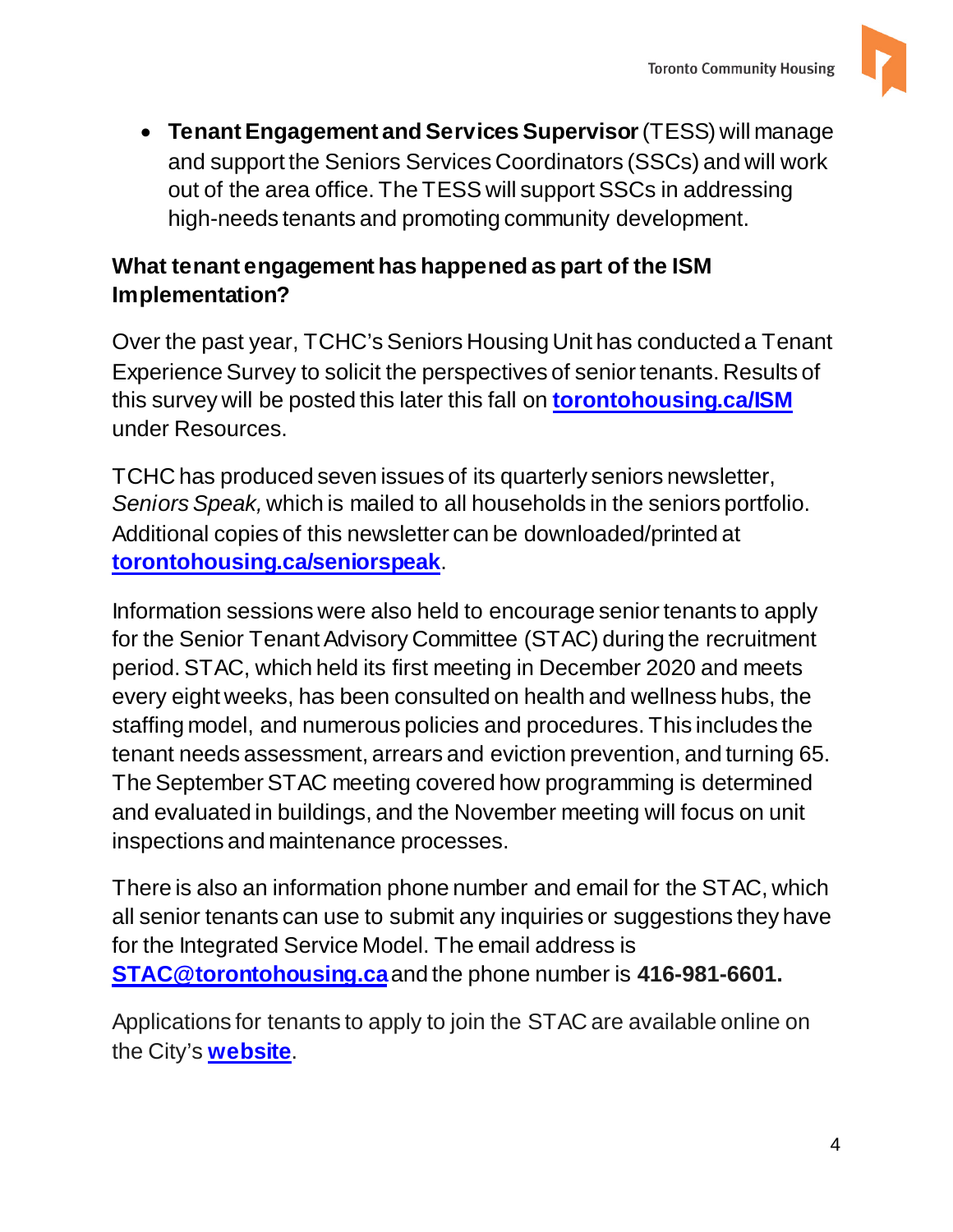

## **How will you track the effectiveness of the ISM?**

The City, TCHC, and Home and Community Care Support Services– Toronto Central have developed 25 indicators to evaluate the Integrated Service Model. The indicators will measure the delivery of housing services with an increased focus on issues impacting seniors housing stability, access to health and community support services, and relationships of trust between senior tenants and housing staff.

## **What challenges for senior tenants is the new model intended to address?**

Isolation and poverty put many senior tenancies at risk. As many senior tenants experience decreased health and social wellbeing, they become less able to reach out for supports. The ISM will provide senior tenants with improved access to wellness and community supports, and puts additional staff resources in place to better support successful tenancies for senior tenants.

## **Who will be accountable for what under the ISM?**

TCHC, through the Seniors Housing Unit, is directly accountable for delivering housing services. TCHC is responsible for delivery of housing services, and TCHC staff play a key role in connecting tenants to appropriate health service providers.

The City, in turn, holds program accountability for ISM performance.

Home and Community Care Support Services and health partners liaise with TCHC staff to support early interventions and ongoing care.

# **How do I know what region my building is in?**

The four regions are divided by Yonge Street and St. Clair Avenue. All buildings on Yonge Street are assigned to the West regions. You can find a list of all 83 buildings by region and which phase of implementation they fall under at **[torontohousing.ca/ISM](http://www.torontohousing.ca/ISM)** under Resources.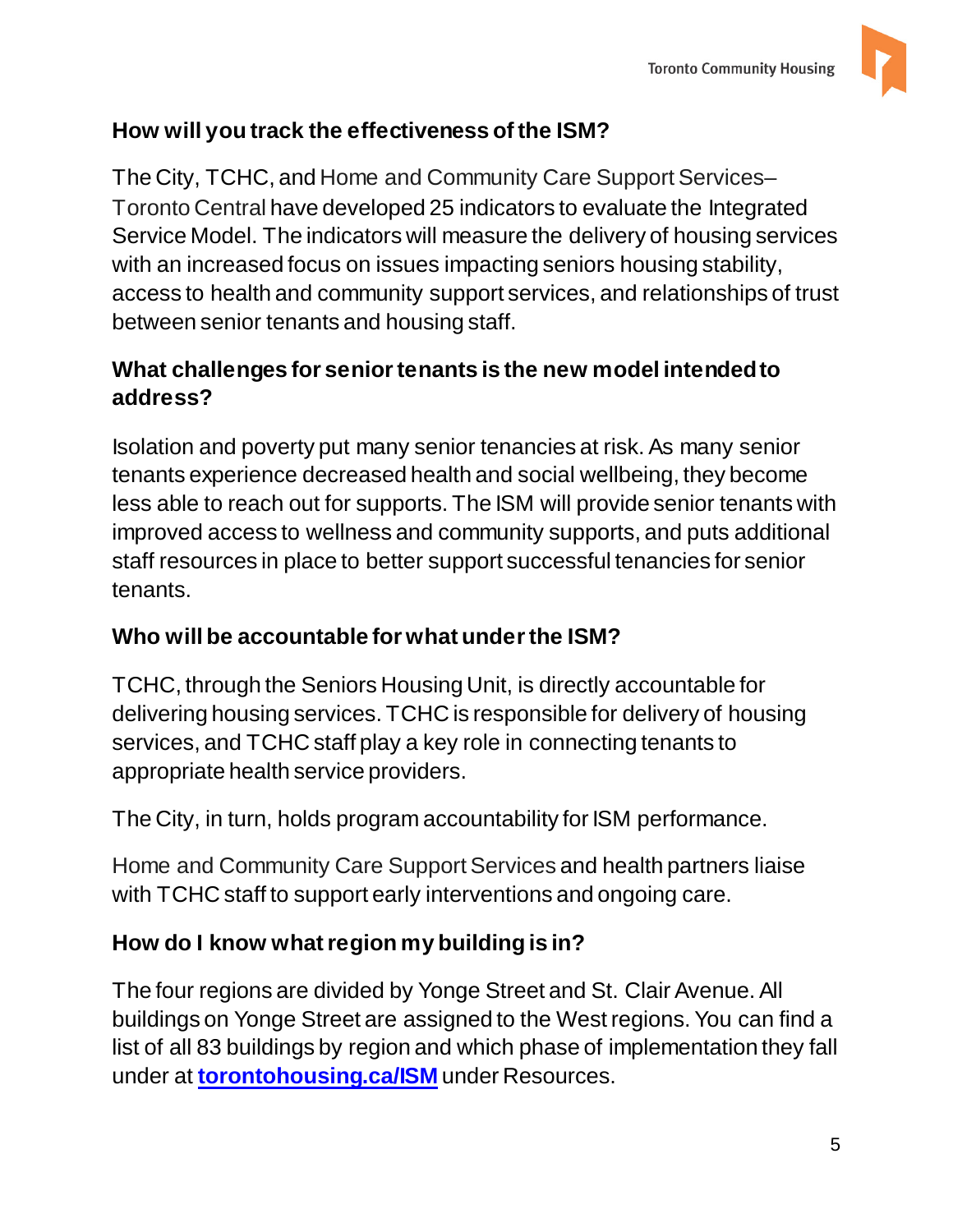

### **What are Seniors Health and Wellness Hubs?**

The ISM calls for the creation of Seniors Health and Wellness Hubs (onsite in select Seniors Housing Unit buildings) to provide senior tenants with access to a range of health, social, and wellness services delivered by external community agencies. Specific services offered in the wellness hubs would respond to building and community needs. Tenant participation would be sought in the planning and delivery of programs in the hub. Implementation of the wellness hubs is currently on hold pending further discussions with the City and engagement with tenants.

#### **What are Care Coordinators?**

The Seniors Services Coordinator will connect tenants with Care Coordinators at Home and Community Care Support Services as requested by tenants. These Care Coordinators will assist tenants with a care plan and connections to appropriate health services and supports.

As part of the ISM, there will also be a monthly table between staff in each building and Care Coordinators in Home and Community Care Support Services to identify and address complex tenancies and tenants who need services above and beyond what is normally required.

#### **What policies and procedures are being updated to be seniorsspecific?**

As part of the ISM, a seniors-specific lens is being applied to operating procedures so that staff can better respond to the different experiences that senior tenants face. Examples include tenant onboarding, arrears and eviction prevention, and turning 65.

Additional new processes, such as a tenant needs assessment, are also being developed to better support senior tenants and identify their needs.